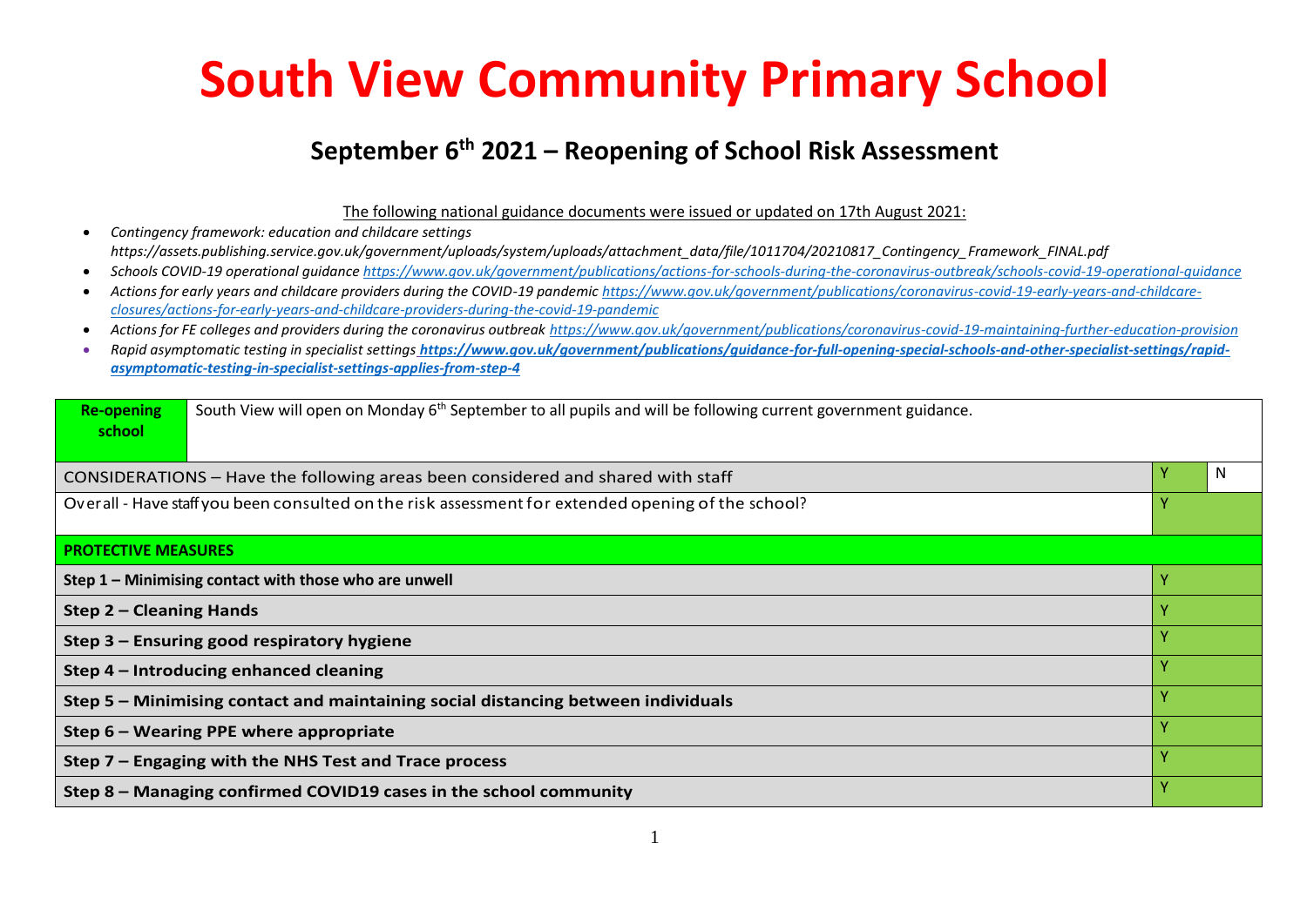| ٧<br>Step 9 - Containing Outbreaks/CONTINGENCY PLANNING                                                 |                                                                                                                                                                                                                                                                                                                                                                                                                                                                                                                                                                                                                                                                                                                                                                                                             |     |              |   |
|---------------------------------------------------------------------------------------------------------|-------------------------------------------------------------------------------------------------------------------------------------------------------------------------------------------------------------------------------------------------------------------------------------------------------------------------------------------------------------------------------------------------------------------------------------------------------------------------------------------------------------------------------------------------------------------------------------------------------------------------------------------------------------------------------------------------------------------------------------------------------------------------------------------------------------|-----|--------------|---|
| Has the school made satisfactory contingency plans for responding to Covid-19 outbreak.                 |                                                                                                                                                                                                                                                                                                                                                                                                                                                                                                                                                                                                                                                                                                                                                                                                             |     |              | Ÿ |
|                                                                                                         |                                                                                                                                                                                                                                                                                                                                                                                                                                                                                                                                                                                                                                                                                                                                                                                                             |     |              |   |
| <b>Specific Issue</b>                                                                                   | <b>Key Actions</b>                                                                                                                                                                                                                                                                                                                                                                                                                                                                                                                                                                                                                                                                                                                                                                                          | Who | <b>Notes</b> |   |
| Step $1-$<br>Minimising<br>contact with<br>those who are<br>unwell                                      | Social distancing is no longer a government requirement. However, we will be following the advice of the Health<br>Protection Team in the event that there is a positive case in school.                                                                                                                                                                                                                                                                                                                                                                                                                                                                                                                                                                                                                    |     |              |   |
| Step $2-$<br>Cleaning<br>Hands                                                                          | Frequent and thorough hand cleaning is now regular practice. We will continue to ensure that pupils clean their hands<br>regularly. This can be done with soap and water or hand sanitiser.                                                                                                                                                                                                                                                                                                                                                                                                                                                                                                                                                                                                                 |     |              |   |
| Step $3-$<br>Ensuring<br>good<br>respiratory<br>hygiene                                                 | The 'catch it, bin it, kill it' approach continues to be very important.<br>The e-Bug COVID-19 website contains free resources for you, including materials to encourage good hand and respiratory<br>hygiene.                                                                                                                                                                                                                                                                                                                                                                                                                                                                                                                                                                                              |     |              |   |
| Step $4-$<br>Introducing<br>enhanced<br>cleaning                                                        | WE have in place an appropriate cleaning schedule. This includes regular cleaning of areas and equipment with a particular<br>focus on frequently touched surfaces.                                                                                                                                                                                                                                                                                                                                                                                                                                                                                                                                                                                                                                         |     |              |   |
| Step $5-$<br>Minimising<br>contact and<br>maintaining<br>social<br>distancing<br>between<br>individuals | The government guidance no longer recommends that it is necessary to keep children in consistent groups ('bubbles').<br>This means that bubbles will not need to be used for any summer provision (for example, summer schools) or in schools<br>from the autumn term 2021.<br>As well as enabling flexibility in our curriculum delivery, this means that our assemblies will resume, and we no longer<br>need to make alternative arrangements to avoid mixing at lunch.<br>In some local areas it may become necessary to reintroduce 'bubbles' for a temporary period, to reduce mixing between<br>groups. Any decision to recommend the reintroduction of 'bubbles' would not be taken lightly and would need to take<br>account of the detrimental impact they can have on the delivery of education. |     |              |   |
| Step $6-$<br><b>Wearing PPE</b>                                                                         | Face coverings are no longer advised for pupils, staff and visitors either in classrooms or in communal areas.                                                                                                                                                                                                                                                                                                                                                                                                                                                                                                                                                                                                                                                                                              |     |              |   |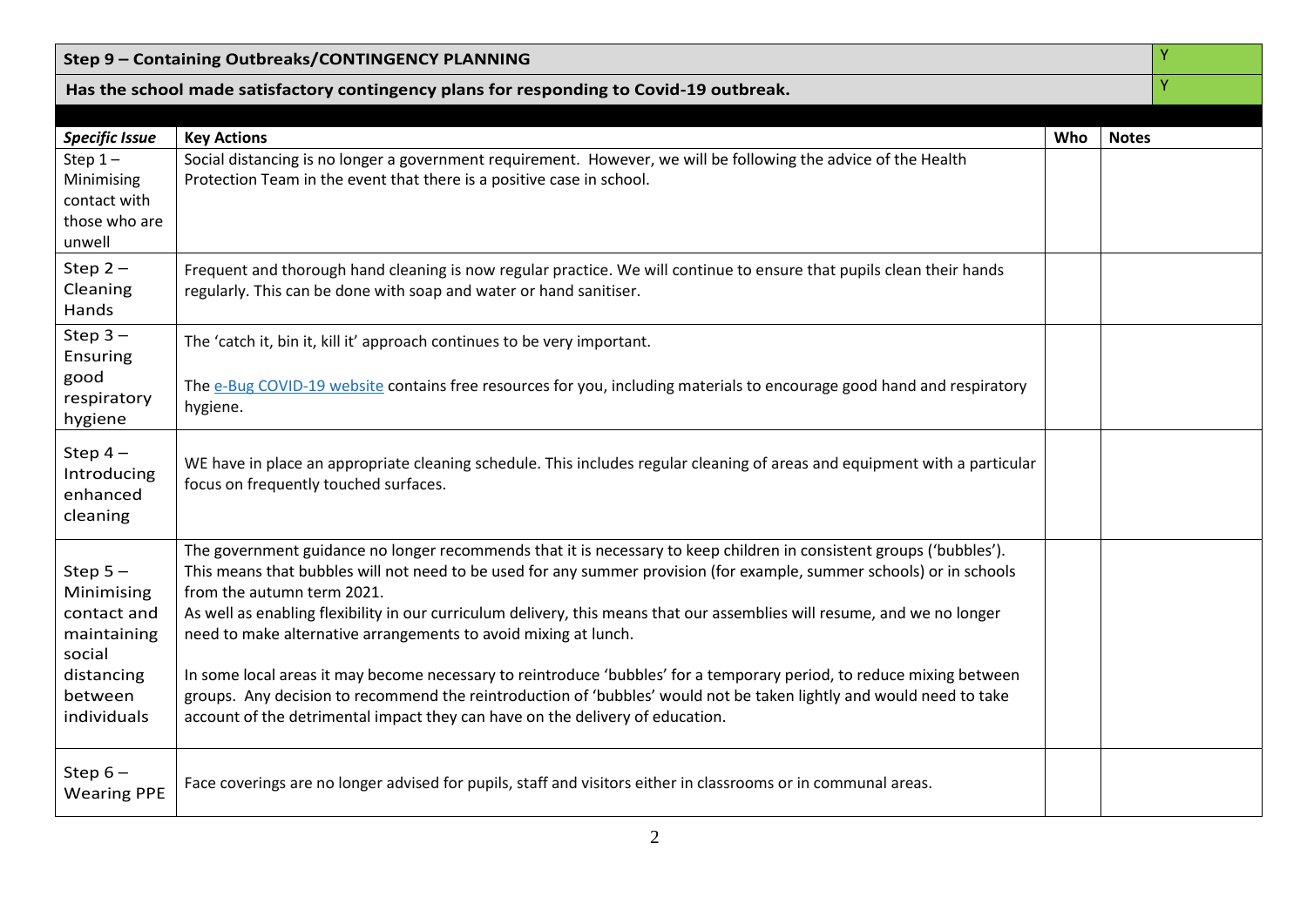| where<br>appropriate                                                         | The government has removed the requirement to wear face coverings in law but expects and recommends that they are<br>worn in enclosed and crowded spaces where you may come into contact with people you don't normally meet. This<br>includes public transport and dedicated transport to school or college. We may, therefore, from time to time, ask visitors<br>or parents to wear face coverings at larger events. In circumstances where face coverings are recommended<br>If you have a substantial increase in the number of positive cases in our school (see Stepping measures up and<br>down section for more information), a director of public health may advise us that face coverings should temporarily be |  |
|------------------------------------------------------------------------------|----------------------------------------------------------------------------------------------------------------------------------------------------------------------------------------------------------------------------------------------------------------------------------------------------------------------------------------------------------------------------------------------------------------------------------------------------------------------------------------------------------------------------------------------------------------------------------------------------------------------------------------------------------------------------------------------------------------------------|--|
|                                                                              | worn in communal areas or classrooms (by pupils staff and visitors, unless exempt).                                                                                                                                                                                                                                                                                                                                                                                                                                                                                                                                                                                                                                        |  |
|                                                                              | Schools are no longer expected to engage with NHS track and trace. Instead we will liaise with the Health Protection Team<br>if there is a positive case in school.                                                                                                                                                                                                                                                                                                                                                                                                                                                                                                                                                        |  |
| Step $7-$<br>Engaging<br>with the<br><b>NHS Test</b><br>and Trace<br>process | Settings only needed to do contact tracing up to and including 18 July. Close contacts will now be identified via NHS Test<br>and Trace and education settings will no longer be expected to undertake contact tracing.                                                                                                                                                                                                                                                                                                                                                                                                                                                                                                    |  |
|                                                                              | As with positive cases in any other setting, NHS Test and Trace will work with the positive case and/or their parent to<br>identify close contacts. Contacts from a school setting will only be traced by NHS Test and Trace where the positive case<br>and/or their parent specifically identifies the individual as being a close contact. This is likely to be a small number of<br>individuals who would be most at risk of contracting COVID-19 due to the nature of the close contact. You may be<br>contacted in exceptional cases to help with identifying close contacts, as currently happens in managing other infectious<br>diseases.                                                                          |  |
|                                                                              | Individuals are not required to self-isolate if they live in the same household as someone with COVID-19, or are a close<br>contact of someone with COVID-19, and any of the following apply:                                                                                                                                                                                                                                                                                                                                                                                                                                                                                                                              |  |
|                                                                              | they are fully vaccinated<br>$\bullet$                                                                                                                                                                                                                                                                                                                                                                                                                                                                                                                                                                                                                                                                                     |  |
|                                                                              | they are below the age of 18 years and 6 months                                                                                                                                                                                                                                                                                                                                                                                                                                                                                                                                                                                                                                                                            |  |
|                                                                              | they have taken part in or are currently part of an approved COVID-19 vaccine trial                                                                                                                                                                                                                                                                                                                                                                                                                                                                                                                                                                                                                                        |  |
|                                                                              | they are not able to get vaccinated for medical reasons<br>$\bullet$                                                                                                                                                                                                                                                                                                                                                                                                                                                                                                                                                                                                                                                       |  |
|                                                                              | Instead, they will be contacted by NHS Test and Trace, informed they have been in close contact with a positive case and<br>advised to take a PCR test. We would encourage all individuals to take a PCR test if advised to do so.                                                                                                                                                                                                                                                                                                                                                                                                                                                                                         |  |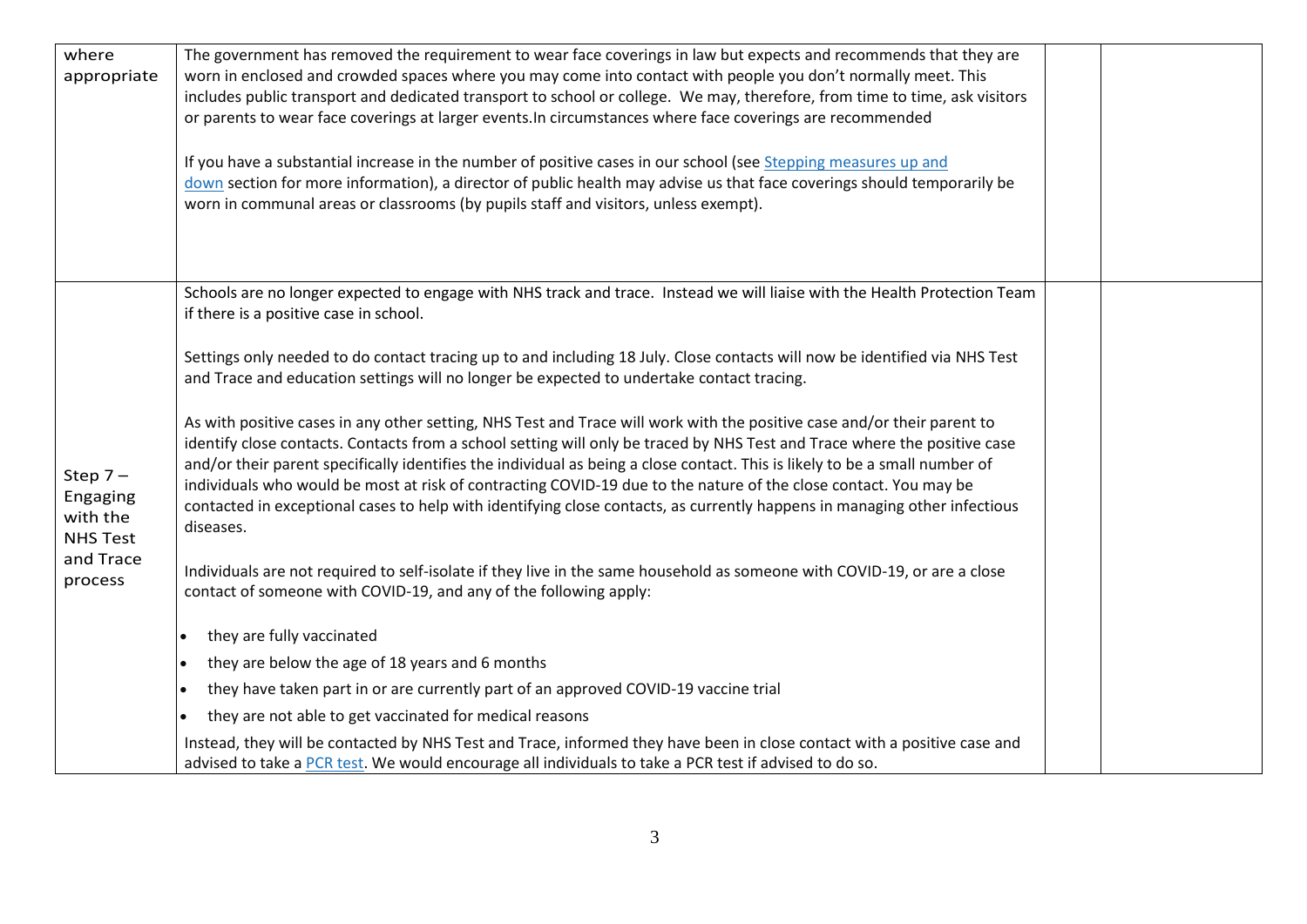|                             | Staff who do not need to isolate, and children and young people aged under 18 years 6 months who usually attend school,<br>and have been identified as a close contact, should continue to attend school as normal. They do not need to wear a face<br>covering within the school, but it is expected and recommended that these are worn when travelling on public or<br>dedicated transport. |  |
|-----------------------------|------------------------------------------------------------------------------------------------------------------------------------------------------------------------------------------------------------------------------------------------------------------------------------------------------------------------------------------------------------------------------------------------|--|
|                             | 18-year-olds will be treated in the same way as children until 6 months after their 18th birthday, to allow them the<br>opportunity to get fully vaccinated. At which point, they will be subject to the same rules as adults and so if they choose<br>not to get vaccinated, they will need to self-isolate if identified as a close contact.                                                 |  |
|                             | Settings will continue to have a role in working with health protection teams in the case of a local outbreak. If there is a<br>substantial increase in the number of positive cases in a setting or if the government offers the area an enhanced response<br>package, a director of public health might advise a setting to temporarily reintroduce some control measures.                   |  |
|                             | When school is in operation, it is important to ensure it is well ventilated and that a comfortable teaching environment is<br>maintained.                                                                                                                                                                                                                                                     |  |
|                             | We have identified poorly ventilated spaces as part of our risk assessment and have taken steps to improve fresh air flow<br>in these areas, giving particular consideration when holding events where visitors such as parents are on site, for example,<br>school plays.                                                                                                                     |  |
| (Additional<br>information) | Mechanical ventilation is a system that uses a fan to draw fresh air or extract air from a room. These are adjusted to<br>increase the ventilation rate wherever possible and are checked to confirm that normal operation meets current guidance<br>and that only fresh outside air is circulated.                                                                                            |  |
| Ventilation                 | Opening external windows can improve natural ventilation, and in addition, opening internal doors can also assist with<br>creating a throughput of air. If necessary, external opening doors may also be used (if they are not fire doors and where<br>safe to do so).                                                                                                                         |  |
|                             | We will balance the need for increased ventilation while maintaining a comfortable temperature.                                                                                                                                                                                                                                                                                                |  |
|                             | CO2 monitors will also be provided to all state-funded education settings from September, so staff can quickly identify<br>where ventilation needs to be improved. Further information will be issued as monitors are rolled out.                                                                                                                                                              |  |
|                             |                                                                                                                                                                                                                                                                                                                                                                                                |  |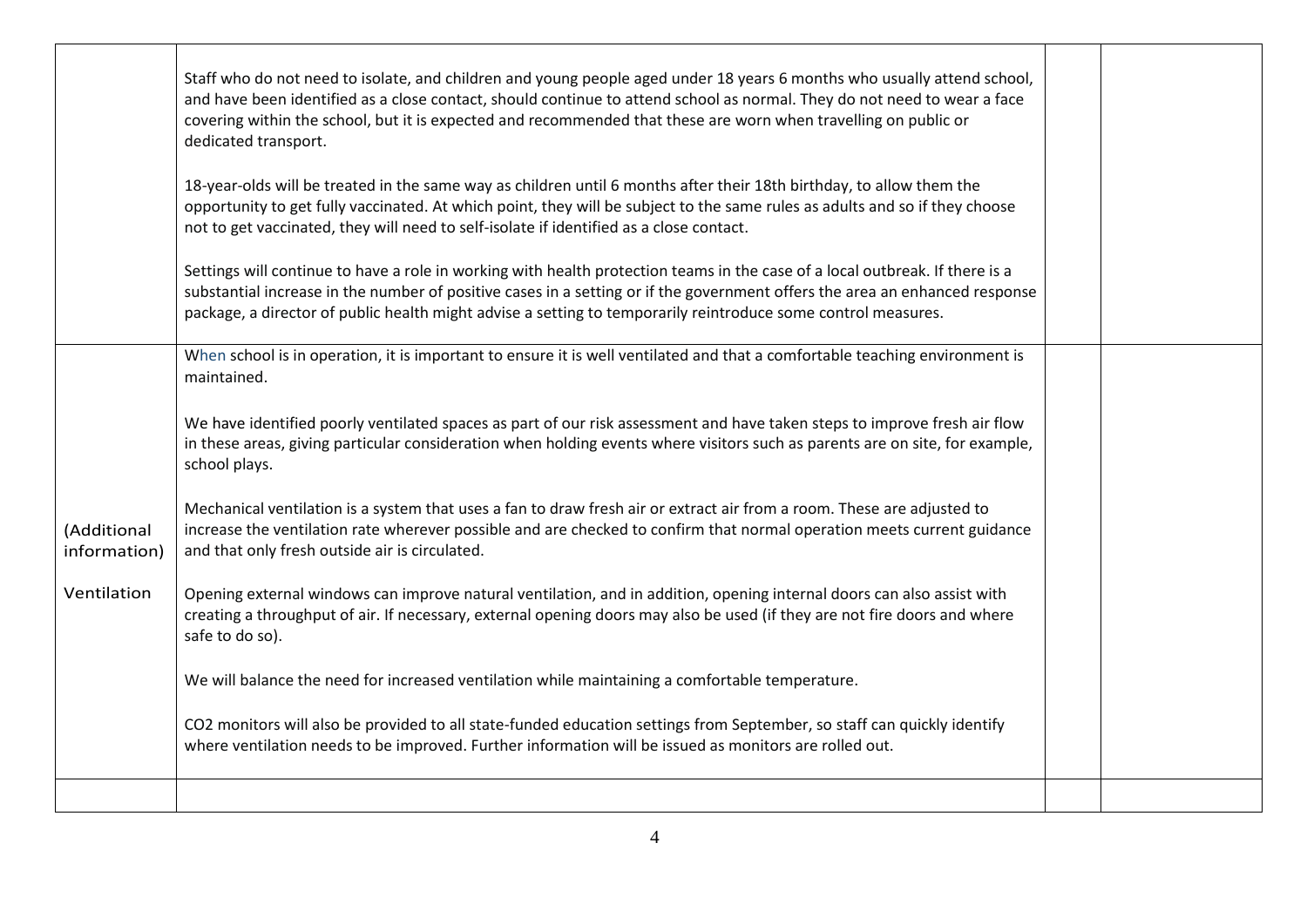|                                               | When an individual develops COVID-19 symptoms or has a positive test<br>Pupils, staff and other adults will follow public health advice on when to self-isolate and what to do. They should not come<br>into school if they have symptoms, have had a positive test result or other reasons requiring them to stay at home due to<br>the risk of them passing on COVID-19 (for example, they are required to quarantine).<br>If anyone in your school develops COVID-19 symptoms, however mild, we will send them home and they should follow<br>public health advice. |  |
|-----------------------------------------------|------------------------------------------------------------------------------------------------------------------------------------------------------------------------------------------------------------------------------------------------------------------------------------------------------------------------------------------------------------------------------------------------------------------------------------------------------------------------------------------------------------------------------------------------------------------------|--|
|                                               | For everyone with symptoms, they should avoid using public transport and, wherever possible, be collected by a member<br>of their family or household.                                                                                                                                                                                                                                                                                                                                                                                                                 |  |
| Step $8-$<br>Managing<br>confirmed<br>COVID19 | If a pupil is awaiting collection, they will be left supervised in the foyer. Appropriate PPE will be used if close contact is<br>necessary.<br>Asymptomatic testing                                                                                                                                                                                                                                                                                                                                                                                                   |  |
| cases in the<br>school<br>community           | Testing remains important in reducing the risk of transmission of infection within schools. That is why, whilst some<br>measures are relaxed, others will remain, and if necessary, in response to the latest epidemiological data, we all need to<br>be prepared to step measures up or down in future depending on local circumstances.                                                                                                                                                                                                                              |  |
| Step $9-$<br>Containing<br>Outbreaks          | Staff should undertake twice weekly home tests whenever they are on site until the end of September, when this will also<br>be reviewed.                                                                                                                                                                                                                                                                                                                                                                                                                               |  |
|                                               | <b>Confirmatory PCR tests</b><br>Staff and pupils with a positive LFD test result should self-isolate in line with the stay at home guidance for households<br>with possible or confirmed coronavirus (COVID-19) infection. They will also need to get a free PCR test to check if they<br>have COVID-19.                                                                                                                                                                                                                                                              |  |
|                                               | Whilst awaiting the PCR result, the individual should continue to self-isolate.                                                                                                                                                                                                                                                                                                                                                                                                                                                                                        |  |
|                                               | If the PCR test is taken within 2 days of the positive lateral flow test, and is negative, it overrides the self-test LFD test and<br>the pupil can return to school, as long as the individual doesn't have COVID-19 symptoms.                                                                                                                                                                                                                                                                                                                                        |  |
|                                               | <b>Contingency Plan/Outbreak Management Plan</b>                                                                                                                                                                                                                                                                                                                                                                                                                                                                                                                       |  |

 $\Box$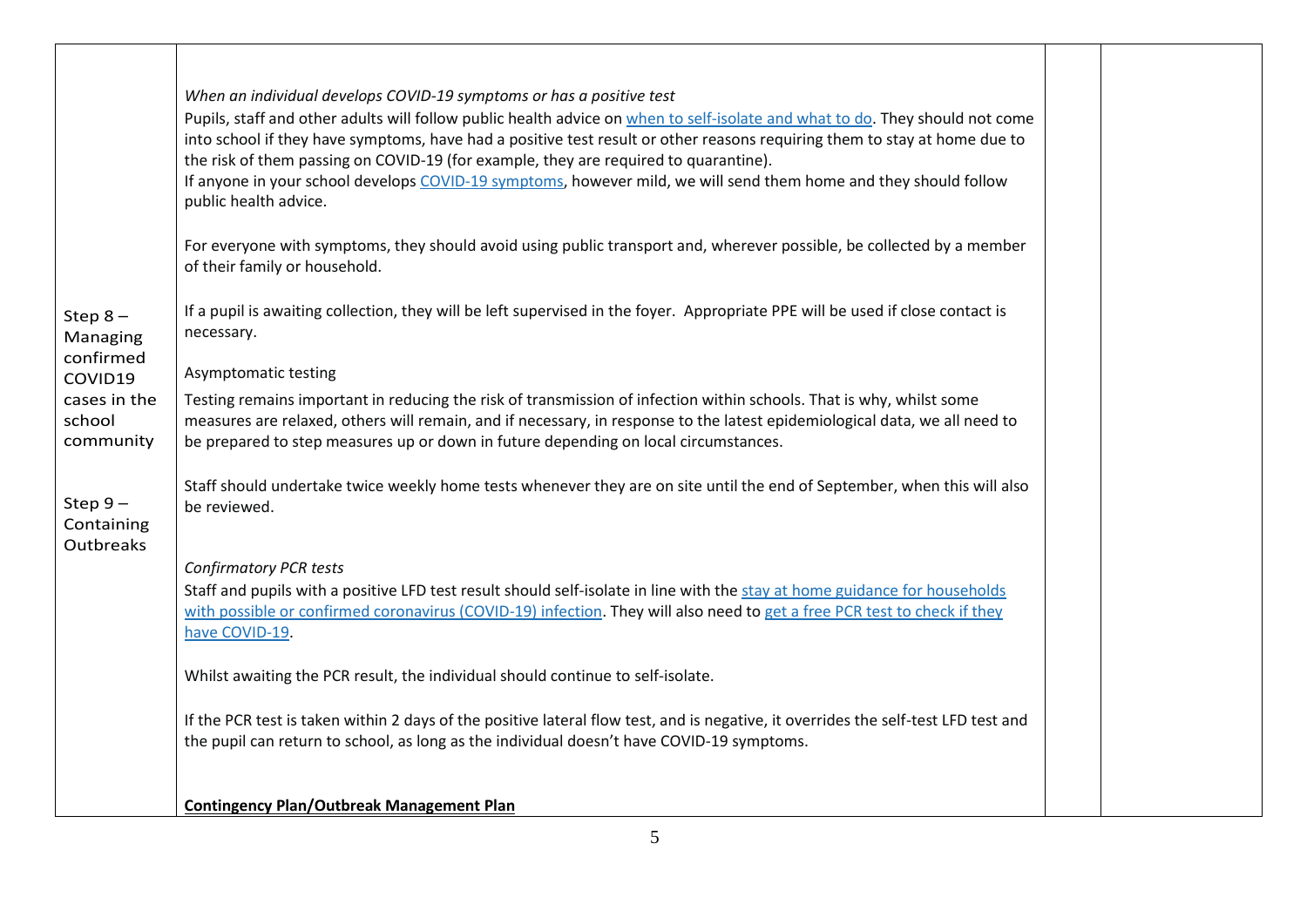|                             | We will be following guidance from the local Health Protection Team                                                                                                                                                                                                                                                                                                                                                                                                                                                                                                                                                                            |                                                                                                                                            |     |              |  |
|-----------------------------|------------------------------------------------------------------------------------------------------------------------------------------------------------------------------------------------------------------------------------------------------------------------------------------------------------------------------------------------------------------------------------------------------------------------------------------------------------------------------------------------------------------------------------------------------------------------------------------------------------------------------------------------|--------------------------------------------------------------------------------------------------------------------------------------------|-----|--------------|--|
|                             | We will be following government guidance in relation to Covid in school. DfE guidance is that schools are encouraged to<br>seek advice from the Health Protection Team if a specific threshold of positive cases has been reached, but the threshold is<br>only met when these cases "are likely to have mixed closely". This means:                                                                                                                                                                                                                                                                                                           |                                                                                                                                            |     |              |  |
|                             | <b>Setting Type</b>                                                                                                                                                                                                                                                                                                                                                                                                                                                                                                                                                                                                                            | <b>Reporting Threshold</b>                                                                                                                 |     |              |  |
|                             | Most education and<br>childcare settings, whichever<br>of these thresholds is                                                                                                                                                                                                                                                                                                                                                                                                                                                                                                                                                                  | 5 children, pupils, students and staff, from any group who are likely<br>to have mixed closely, test positive within a 10-day period<br>0R |     |              |  |
|                             | reached first:                                                                                                                                                                                                                                                                                                                                                                                                                                                                                                                                                                                                                                 | 10% of any group who are likely to have mixed closely test positive<br>within a 10-day period                                              |     |              |  |
|                             | If there is an 'outbreak' within the school we will take any additional action advised by the Health Protection Team and<br>ensure we work through steps detailed in the contingency framework.<br>The contingency framework describes the principles of managing local outbreaks of COVID-19 in education and childcare<br>settings. Local authorities, directors of public health (DsPH) and PHE health protection teams (HPTs) can recommend<br>measures described in the contingency framework in individual education and childcare settings – or a small cluster of<br>settings - as part of their outbreak management responsibilities. |                                                                                                                                            |     |              |  |
| <b>CONTINGENCY PLANNING</b> |                                                                                                                                                                                                                                                                                                                                                                                                                                                                                                                                                                                                                                                |                                                                                                                                            |     |              |  |
| <b>Specific Issue</b>       | <b>Key Actions</b>                                                                                                                                                                                                                                                                                                                                                                                                                                                                                                                                                                                                                             |                                                                                                                                            | Who | <b>Notes</b> |  |